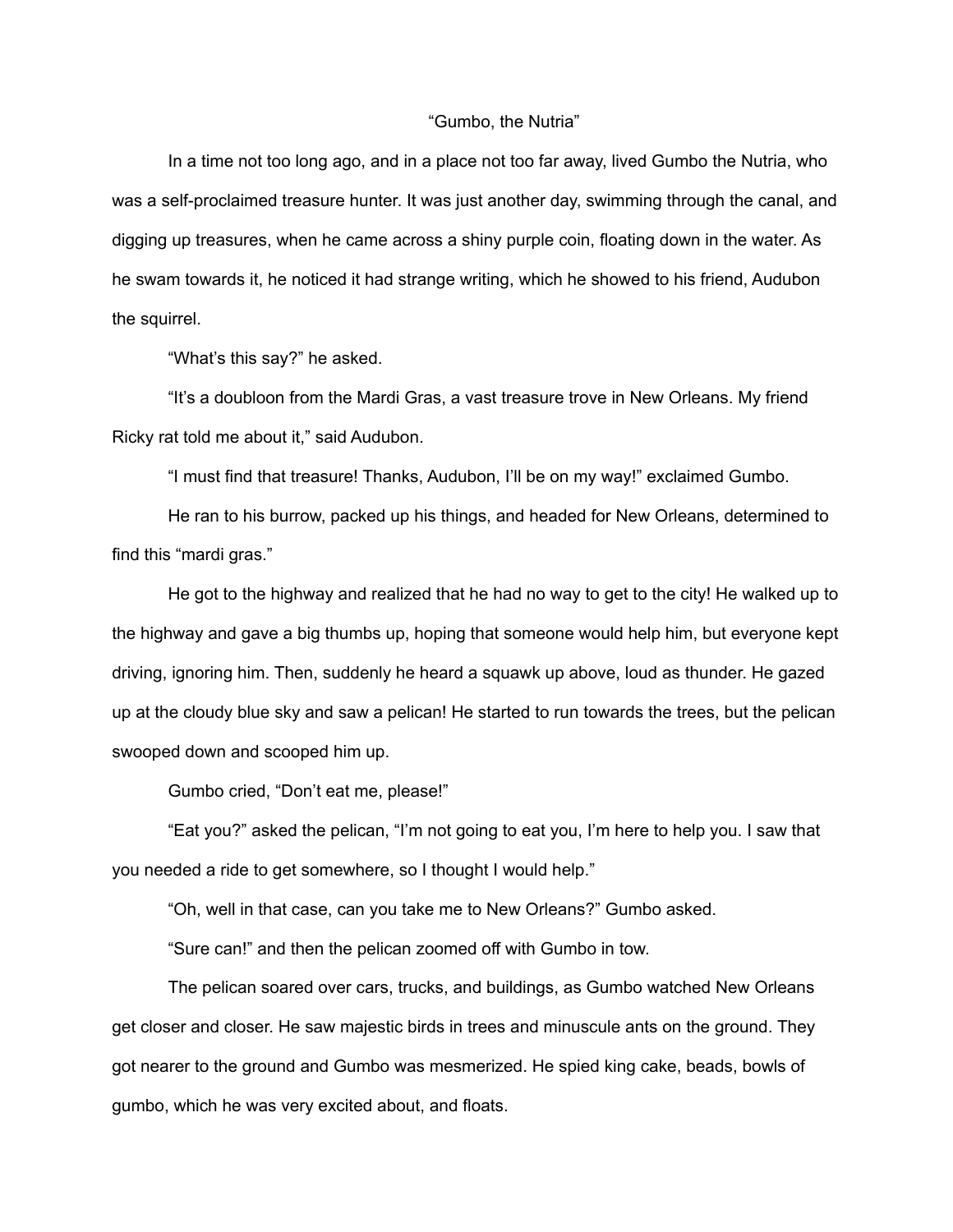The pelican put Gumbo on the floor, and Gumbo said, "I never truly got your name." The pelican said, "The name's Jessie, how about you?"

"My name's Gumbo, and thanks for the ride, I'll see you around."

Gumbo raced towards the floats and all the flashing lights, wondering what the humans were celebrating, but didn't ask, for his mind was set on one thing and one thing alone, the Mardi Gras treasure. He kept running and running until he realized he didn't know where he was going. He had no clue where the treasure was!

Suddenly, someone noticed him racing around in a hurry. It was a human! The person picked him up and said, "What's a little nutria doing in a place like New Orleans? I have to get you to somewhere safe."

Gumbo squirmed and wiggled, trying to get away, but it was no use; the human just wouldn't let go! The person hopped in a car, put Gumbo in a cage, and started driving. After what seemed like forever, they finally got to where they were going, a zoo. The man, who the other people called Dave, rushed into the zoo and handed poor Gumbo to the zookeepers.

"Why am I here?" asked Gumbo, but there was no answer from the humans. The zookeepers walked him towards a caged-in place that looked just like his home. He was dropped in, all alone, and he wondered how we would get out of here to find the treasure.

Then, all of a sudden, came Jessie the pelican, ready to save the day. She quietly landed in the exhibit, like a mouse hiding from a person. She then told him, "I realized I never asked why you came here and I can tell it's a good thing that I came."

Gumbo responded, "I wanted to be here since I heard that there was a treasure called Mardi Gras."

"Mardi Gras? Oh, no Gumbo, it's not a treasure, it's a parade!" she exclaimed.

"Parade?" he questioned, "What's that?"

"It's like a celebration, and Mardi Gras means Fat Tuesday in french. It used to be a break from fasting for lent, but lately, it's evolved into something more."